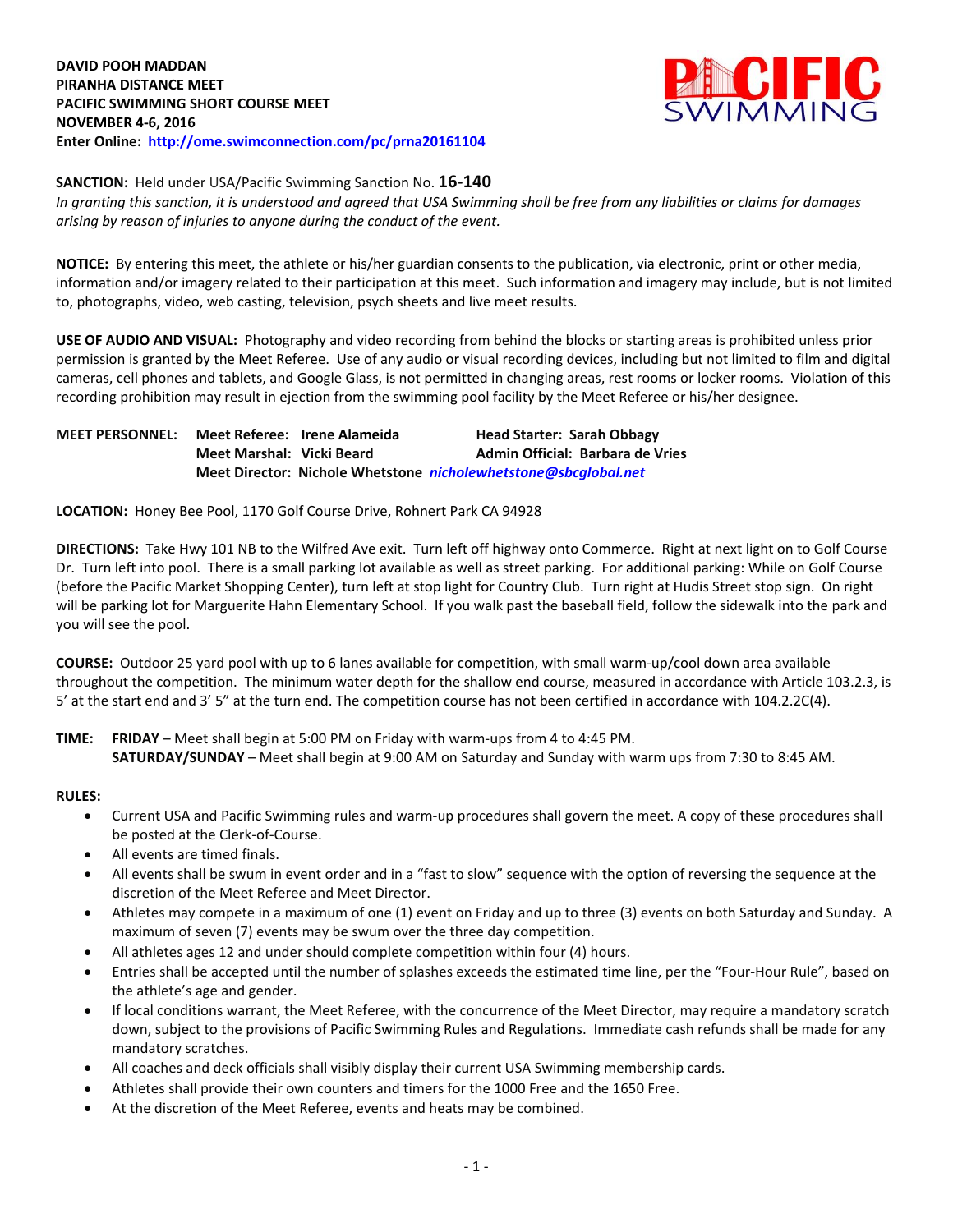**UNACCOMPANIED ATHLETES:** Any USA Swimming athlete-member competing at the meet shall be accompanied by a USA Swimming member-coach for the purposes of athlete supervision during warm-up, competition and warm-down. If a member-coach of the athlete's USA Swimming club does not attend the meet to serve in said supervisory capacity, it is the responsibility of the athlete or the athlete's legal guardian to arrange for supervision by a USA Swimming member-coach. The Meet Director or Meet Referee may assist the athlete in making arrangements for such supervision; however, it is recommended that such arrangements be made in advance of the meet by the athlete's USA Swimming Club Member-Coach.

**RACING STARTS:** Any athletes entered in the meet shall be certified by a USA Swimming member-coach as being proficient in performing a racing start, or shall start each race from within the water. When unaccompanied by a USA Swimming member-coach, it is the responsibility of the athlete or the athlete's legal guardian to ensure compliance with this requirement.

## **RESTRICTIONS:**

- Smoking and the use of other tobacco products is prohibited on the pool deck, in the locker rooms, in spectator seating or standing areas and in all areas used by athletes, during the meet and during warm-up periods.
- Sale and use of alcoholic beverages is prohibited in all areas of the meet venue.
- No glass containers are allowed in the meet venue.
- No propane heater is permitted except for snack bar/meet operations.
- All shelters shall be properly secured.
- Changing into or out of swimsuits other than in locker rooms or other designated areas is prohibited.
- All animals except service animals are prohibited from all areas of the competition venue.
- Destructive devices, to include but not limited to, explosive devices and equipment, firearms (open or concealed), blades, knives, mace, stun guns and blunt objects are strictly prohibited in the swimming facility and its surrounding areas. If observed, the Meet Referee or his/her designee may ask that these devices be stored safely away from the public or removed from the facility. Noncompliance may result in the reporting to law enforcement authorities and ejection from the facility. Law enforcement officers (LEO) are exempt per applicable laws.

### **ELIGIBILITY:**

- Athletes shall be current members of USA Swimming and enter their names and registration numbers on the meet entry card exactly as they are shown on their Registration Cards. If this is not done, it may be difficult to match the athlete with the registration database. The meet host shall check all athlete registrations against the SWIMS database and if not found to be registered, the Meet Director shall accept the registration at the meet (a \$10 surcharge shall be added to the regular registration fee). Duplicate registrations shall be refunded by mail.
- Athletes in the "A" Division shall have met at least USA Swimming Motivational "A" minimum time standard. Athletes in the "B" Division shall have met at least the "B" minimum time standard. All entry times slower than the "B" time standard shall be in the "C" Division.
- Entries with "NO TIME" shall be accepted.
- Disabled athletes are welcome to attend this meet and should contact the Meet Director or Meet Referee regarding any special accommodations on entry times and seeding per Pacific Swimming policy.
- Athletes 19 years of age and over may compete in the meet for time only, no awards.
- Age on the first day of meet shall determine the athlete's age for the entire meet.

**ENTRY FEES:** \$4.00 per event plus an \$8.00 participation fee per athlete. Entries shall be rejected if payment is not sent at time of request. No refunds shall be made, except mandatory scratch downs.

**ONLINE ENTRIES:** To enter online go to **<http://ome.swimconnection.com/pc/prna20161104>** to receive an immediate entry confirmation. This method requires payment by credit card. Swim Connection, LLC charges a processing fee for this service, equal to \$1 per athlete plus 5% of the total Entry Fees. Please note that the processing fee is a separate fee from the Entry Fees. If you do not wish to pay the processing fee, enter the meet using a mail entry. **Entering online is a convenience, is completely voluntary, and is in no way required or expected of an athlete by Pacific Swimming.** Online entries shall be accepted through **Monday October 24, 2016.**

**MAILED OR HAND DELIVERED ENTRIES**: Entries shall be on the attached consolidated entry form. Forms shall be filled out completely and printed clearly with athlete's best time. Entries shall be postmarked by midnight, October 24, 2016 or hand delivered by 6:30 p.m., October 24, 2016. No late entries shall be accepted. Requests for confirmation of receipt of entries shall include a self-addressed envelope.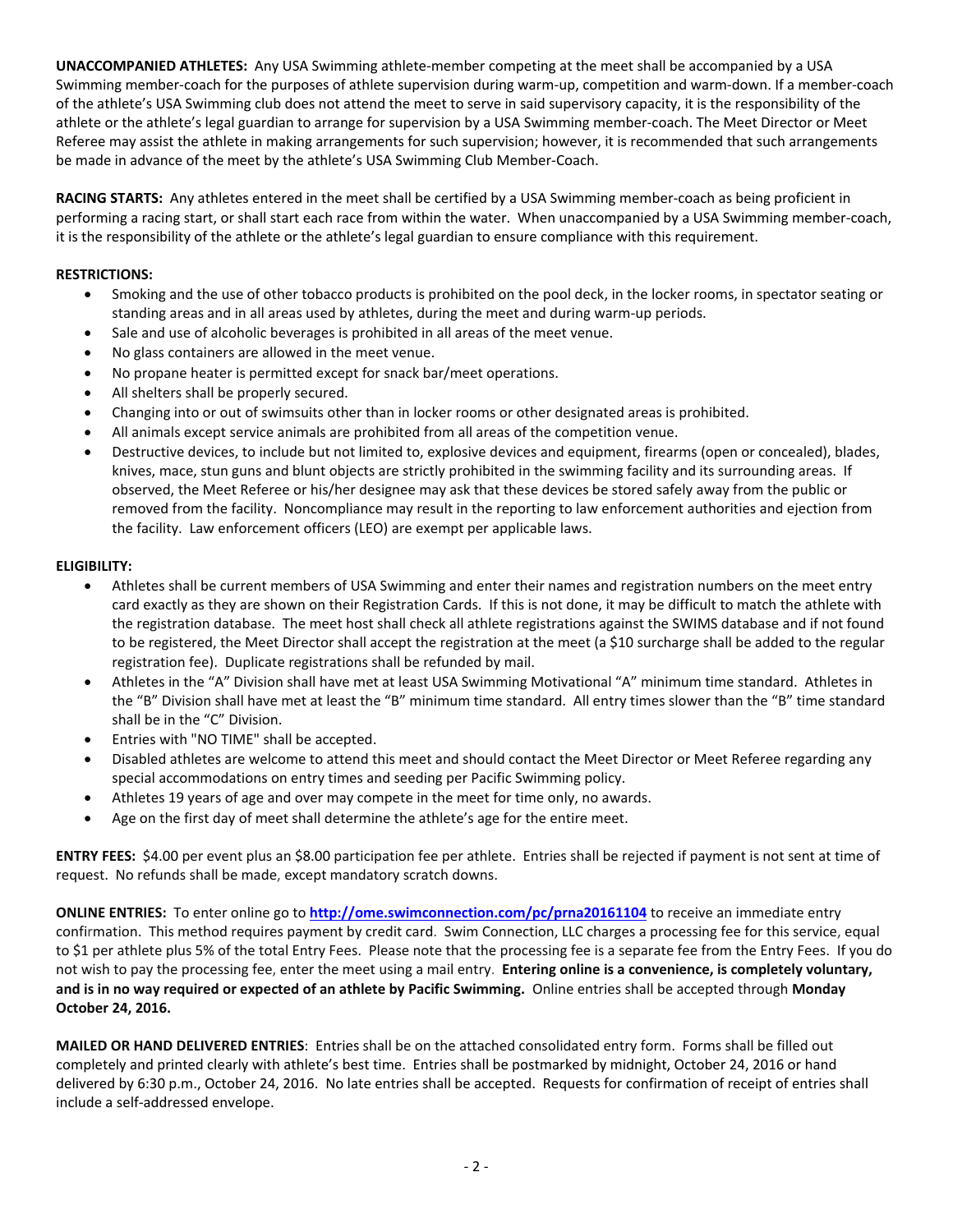# Nichole Whetstone Honeybee Pool 959 Golf Course Dr. 1170 Golf Course Drive Rohnert Park, CA 94928 **Rohnert Park, CA 94928** Rohnert Park, CA 94928

**CHECK-IN:** The meet shall be deck seeded. Athletes shall check-in at the Clerk-of-Course. No event shall be closed more than 30 minutes before the scheduled start of the session. Close of check-in for all individual events shall be no more than 60 minutes before the estimated time of the start of the first heat of the event. Athletes who do not check in shall not be seeded and shall not be allowed to compete in that event.

**SCRATCHES:** Any athletes not reporting for or competing in an individual timed final event that they have checked in for shall not be penalized. Athletes who must withdraw from an event after it is seeded are requested to inform the referee immediately.

AWARDS: Awards shall be given for 1<sup>st</sup> - 8<sup>th</sup> place in the "A," "B" and "C" divisions, for each event and age group (8&U, 9-10, and 11-12, 13-14, 15-16, 17-18.) The 10 & Under individual events shall be swum as combined events with awards given for each separate age group (8 & under, 9-10.) The 13 & Over individual events shall be swum in combined events with awards given for each separate age group (13-14, 15-16, 17-18.) The 15 & Over individual events shall be swum in combined events with awards given for each separate age group (15-16, 17-18.) "A" medals shall be awarded to athletes achieving new "PC-A" times regardless of the place achieved in the event.

**AWARDS SHALL BE PICKED UP ON SUNDAY BY A CLUB'S COACH OR CLUB REPRESENTATIVE. AWARDS SHALL NOT BE MAILED. AWARDS THAT ARE NOT PICKED UP AT THE MEET (ONLY FOR ZONE 3 CLUBS) SHALL BE AVAILABLE AT THE NEXT ZONE 3 BOARD MEETING. NON ZONE 3 CLUBS AND UNATTACHED ATHLETES SHALL COORDINATE WITH THE AWARDS DESK FOR PICK UP &/OR DELIVERY OF AWARDS. FOR AWARDS NOT PICKED UP, PRE-PAID ENVELOPES SHALL BE PROVIDED. AWARDS SHALL NOT BE INDIVIDUALLY DISTRIBUTED THROUGHOUT THE MEET.**

**ADMISSION:** Free. A program will be available for a fee.

**SNACK BAR:** Snack bar will be provided throughout the competition.

**HOSPITALITY:** Coaches and working deck officials will be provided lunch. Hospitality will serve refreshments to timers and volunteers.

**MISCELLANEOUS:** No overnight parking is allowed. Facilities will not be provided after meet hours.

**MINIMUM OFFICIALS:** At least seven days prior to the start of the meet, meet management (Meet Director and/or Meet Referee) shall contact a representative from each club participating in the meet, and provide a preliminary inventory of the officials that club is required to provide for each session. Each club shall, by the start of the meet, provide to the Meet Director or designee a list of Officials who have agreed to represent that club during each session of the meet.

At the meet, meet management shall conduct an inventory of officials, and shall compare the number of athletes entered in each session by each club with the number of officials present representing each club. If meet management certifies that a club has not provided sufficient officials for any session of the meet in accordance with the table below, excluding finals in a trials and finals meet, the club shall be fined \$100 per missing official per session of the meet.

| Club athletes entered in session | Trained and carded officials requested |
|----------------------------------|----------------------------------------|
| $1 - 10$                         |                                        |
| $11 - 25$                        |                                        |
| 26-50                            |                                        |
| 51-75                            |                                        |
| 76-100                           |                                        |
| 100 or more                      |                                        |

\*Zone 3 shall include assigned and working Colorado, Intermediary/ Chief Timing Judge, and Computer operator in the count of officials for a session although these positions are not carded. Zone 3 shall accept uncarded Trainees in the count of officials for up to two sessions. Clubs may use officials "borrowed" from other clubs, or unattached officials at the meet who agree, to fulfill their obligation under the rule.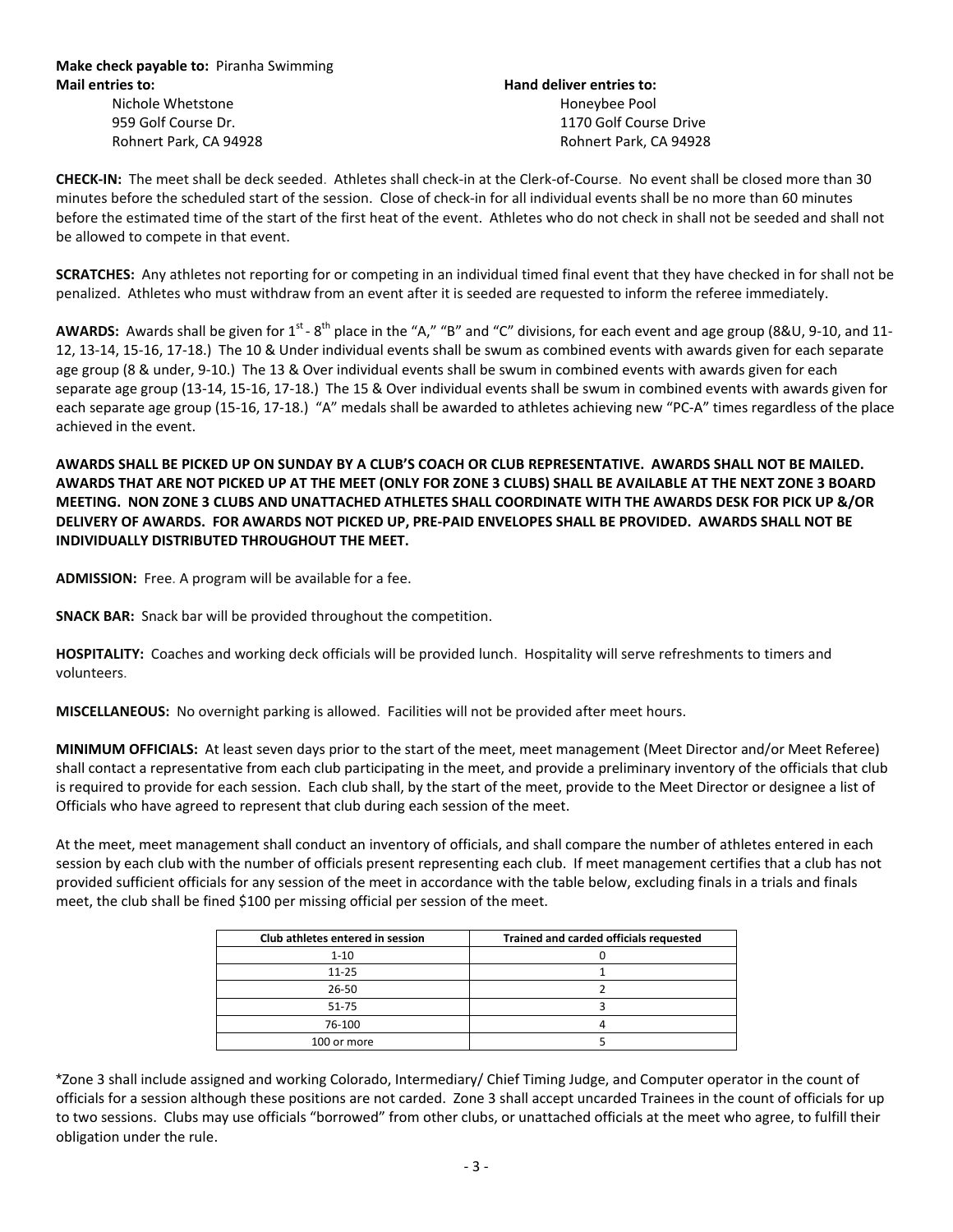### **Schedule of Events**

|               | Friday November 5, 2016 |               |
|---------------|-------------------------|---------------|
| <b>EVENT#</b> | <b>EVENT</b>            | <b>EVENT#</b> |
|               | 8-Under 500 Free        |               |
| 3             | 9-12 1000 Free          |               |
| 5             | 13-Over 1650 Free       | 6             |

|                | Saturday November 5, 2016 |               |
|----------------|---------------------------|---------------|
| <b>EVENT#</b>  | <b>EVENT</b>              | <b>EVENT#</b> |
| $\overline{7}$ | 13-Over 500 Free          | 8             |
| 9              | 12-Under 500 Free         | 10            |
| 11             | 8-Under 100 Free          | 12            |
| 13             | 13-14 200 Fly             | 14            |
| 15             | 9-10 200 Fly              | 16            |
| 17             | 11-12 200 Fly             | 18            |
| 19             | 8-Under 100 Fly           | 20            |
| 21             | 15-Over 200 Fly           | 22            |
| 23             | 12-Under 400 Medley relay | 24            |
| 25             | 13-Over 400 Medley Relay  | 26            |
| 27             | 8-Under 100 Back          | 28            |
| 29             | 9-10 200 Back             | 30            |
| 31             | 11-12 200 Back            | 32            |
| 33             | 13-14 200 Back            | 34            |
| 35             | 15-Over 200 Back          | 36            |
| 37             | 8-Under 200 IM            | 38            |
| 39             | 12-Under 1650 Free        | 40            |

|                | Saturday November 5, 2016 |               |
|----------------|---------------------------|---------------|
| <b>EVENT#</b>  | <b>EVENT</b>              | <b>EVENT#</b> |
| $\overline{7}$ | 13-Over 500 Free          | 8             |
| 9              | 12-Under 500 Free         | 10            |
| 11             | 8-Under 100 Free          | 12            |
| 13             | 13-14 200 Fly             | 14            |
| 15             | 9-10 200 Fly              | 16            |
| 17             | 11-12 200 Fly             | 18            |
| 19             | 8-Under 100 Fly           | 20            |
| 21             | 15-Over 200 Fly           | 22            |
| 23             | 12-Under 400 Medley relay | 24            |
| 25             | 13-Over 400 Medley Relay  | 26            |
| 27             | 8-Under 100 Back          | 28            |
| 29             | 9-10 200 Back             | 30            |
| 31             | 11-12 200 Back            | 32            |
| 33             | 13-14 200 Back            | 34            |
| 35             | 15-Over 200 Back          | 36            |
| 37             | 8-Under 200 IM            | 38            |